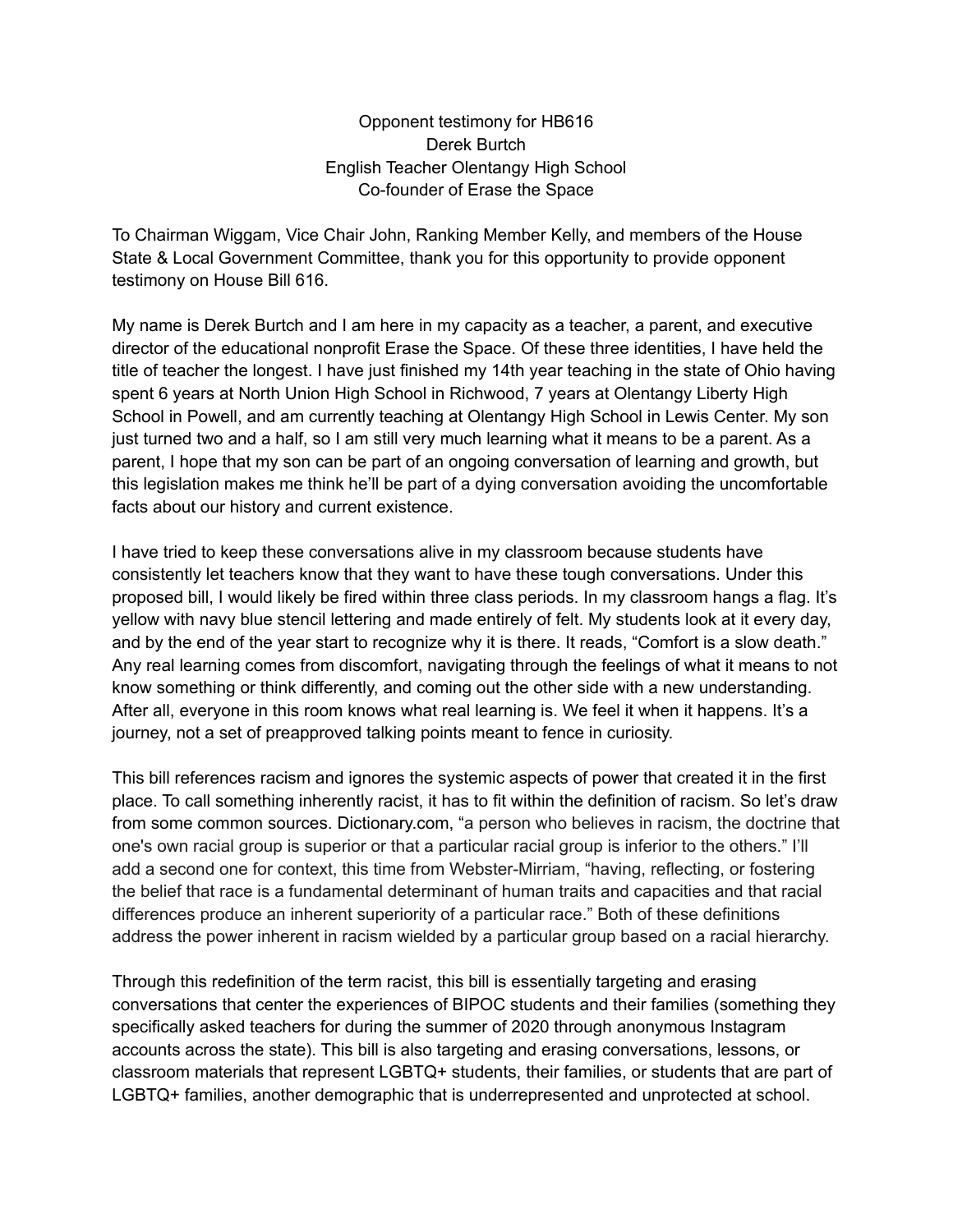Most of all, this bill aims to foster comfort for white students to not have to face these realities and have these conversations. There is nothing about CRT, intersectionality, DEI work, or the 1619 project that is meant to make white students feel guilty. If someone aims to do that, they're doing harm, and should probably work with an expert to understand how to facilitate productive conversations in the classroom. The learning and growth opportunities for this generation are so much more available than any I had growing up, which means our opportunities for progress as a nation are much more within reach. This bill would put them out of reach.

The censorship of necessary conversations in classrooms, especially with the student population I have worked with for 14 years–teenagers, will only feed into the existing violence which disproportionately falls on the minoritized identities of BIPOC and LGBTQ+ people. Hate crimes against Jewish people, Black people, and the LGBTQ+ community have surged in recent years and continue to rise as 2022 rolls on, one of the more recent mass shootings, a phrase that pains me to write, focused on a conspiracy theory targeting Jewish and Black Americans.

I am not alone in coming to this understanding, the News Literacy Project, a nonpartisan educational nonprofit, states, "Our education system must teach young people about conspiracy theories that can lead individuals to fall for false narratives that have violent, real-world consequences. News literacy education helps people learn to think critically and gain the skills to be smart, active consumers of news and other information and engaged participants in a democracy." Under this bill, critical thinking about false narratives, and about the critical conversations that need to be had in order to address them, would be stifled and punishable if teachers dared to engage students. So, who is this protecting?

Does it protect teachers? No. Does it protect students? No. Because even if you think you are protecting white students, you are doing more damage to them by keeping them from the growth possible by engaging in the larger world outside their privilege. Diversity is good. Science proves that it is over and over again. It's good for forests. It's good for the oceans. And it's good and healthy for human beings. Check my sources if you want: National Institute for the Humanities, University of California at Berkeley, Columbia University. The list goes on. What diversity is not good for is monopolies. Like the monopoly on information and power currently being wielded by those who introduced and support this bill.

Oh, and if you talk to any elementary school teacher K-3, they don't teach gender and sexualilty. And if it's pronouns the proponents of this bill have a problem with, I suggest you find a better use for your time and effort because we have elementary schools being targeted and children dying in front of us. Parents can have their own conversations about pronouns in conjunction with teachers asking students theirs if they want to, but can we focus more on trying to save students' lives rather than saving them from facts or just a question?

I ask that you reconsider your positions on this legislation. Be curious about what all these opponents have to say rather than viewing us as a barrier to the political clout that may or may not come from the passage of this bill. Please, wonder: why do we care so much?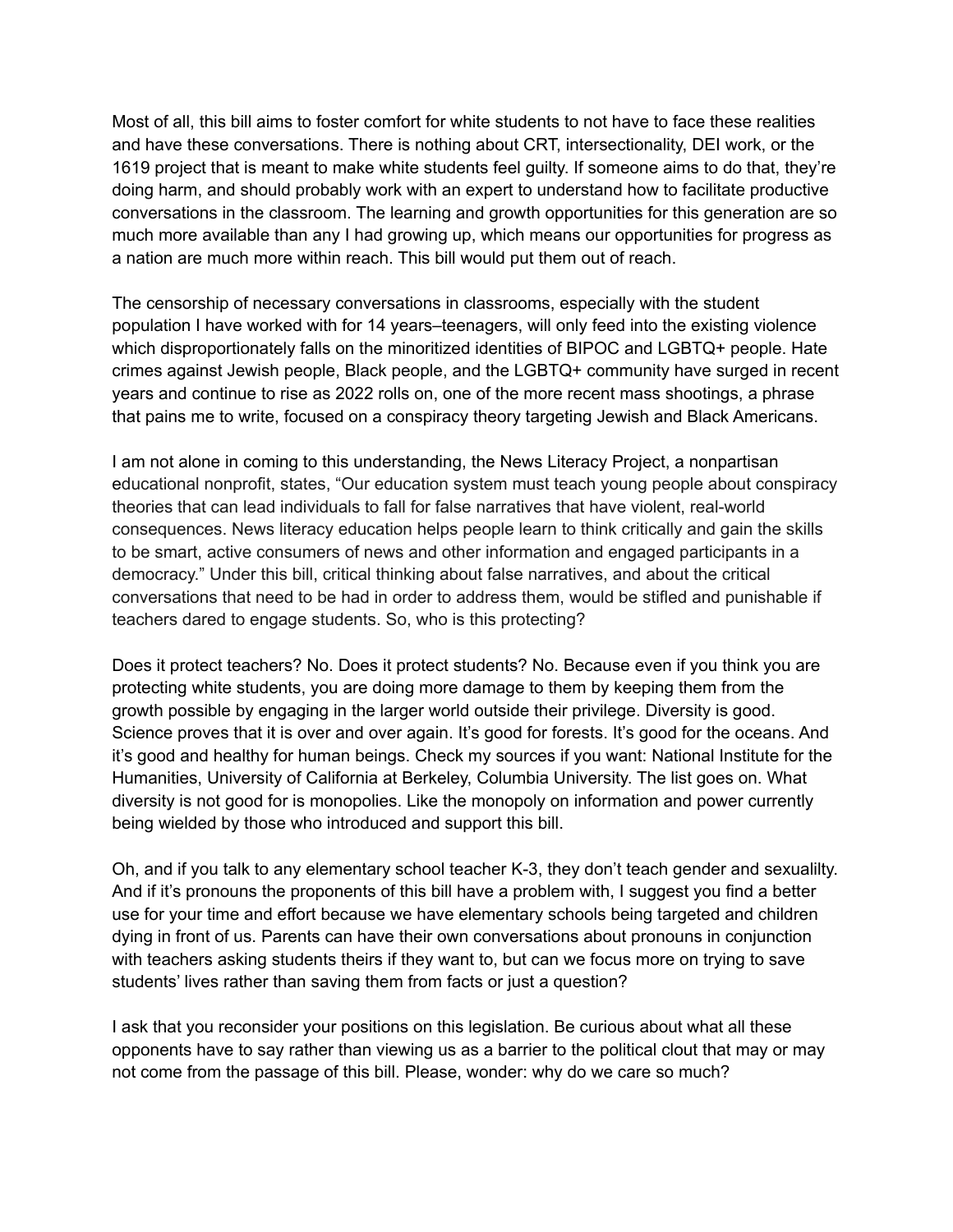Elementary teachers don't teach gender and sexuality! Oh, did someone get sad that teachers ask for pronouns? Sounds like some snowflakes have issues with teachers doing their due diligence.

We are forbidden from learning how to create welcoming spaces for a diverse student population and are, by other introduced legislation, mandatory reporters to violate the privacy of the most vulnerable population at school.

Restricting district funding to rat on teachers. Ruin public education

I mean to ban all diversity equity and inclusion training especially for teachers would do the opposite of what students asked for.

Summer of 2020 accounts of racism in schools…

Maybe even something from our investigation with teachers, what I wrote…

The other day in class, we talked about the shooting in Buffalo. How does this discussion look under this proposed law? I'm fired or these students don't have a place to discuss this horrific event? No chance to investigate the racist conspiracy rampant on Facebook? What the fuck is school for?

the News Literacy Project — a nonpartisan national education nonprofit *"Our education system must teach young people about conspiracy theories that can lead individuals to fall for false narratives that have violent, real-world consequences. News literacy education helps people learn to think critically and gain the skills to be smart, active consumers of news and other information and engaged participants in a democracy."*

Statistics on ppl killed based on ignorance and hate.

NYT- About 64.9 percent of the 8,052 reported hate crime incidents that year were based on race, ethnicity or ancestry bias, according to the F.B.I. Within that category, Black Americans made up more than half of the victims.

The number of reported hate crimes against African Americans in 2020 was 2,871, up from 1,972 in 2019. That spike drove a nearly 9.1 percent increase in hate crimes overall. In the five years before 2019, African Americans were victims in about half of all the race, ethnicity or ancestry bias cases, according to F.B.I. data.

Them- Nedra Sequence Morris's murder is at least the 14th such killing of a trans person in the U.S. this year, and the second Black trans woman killed in Florida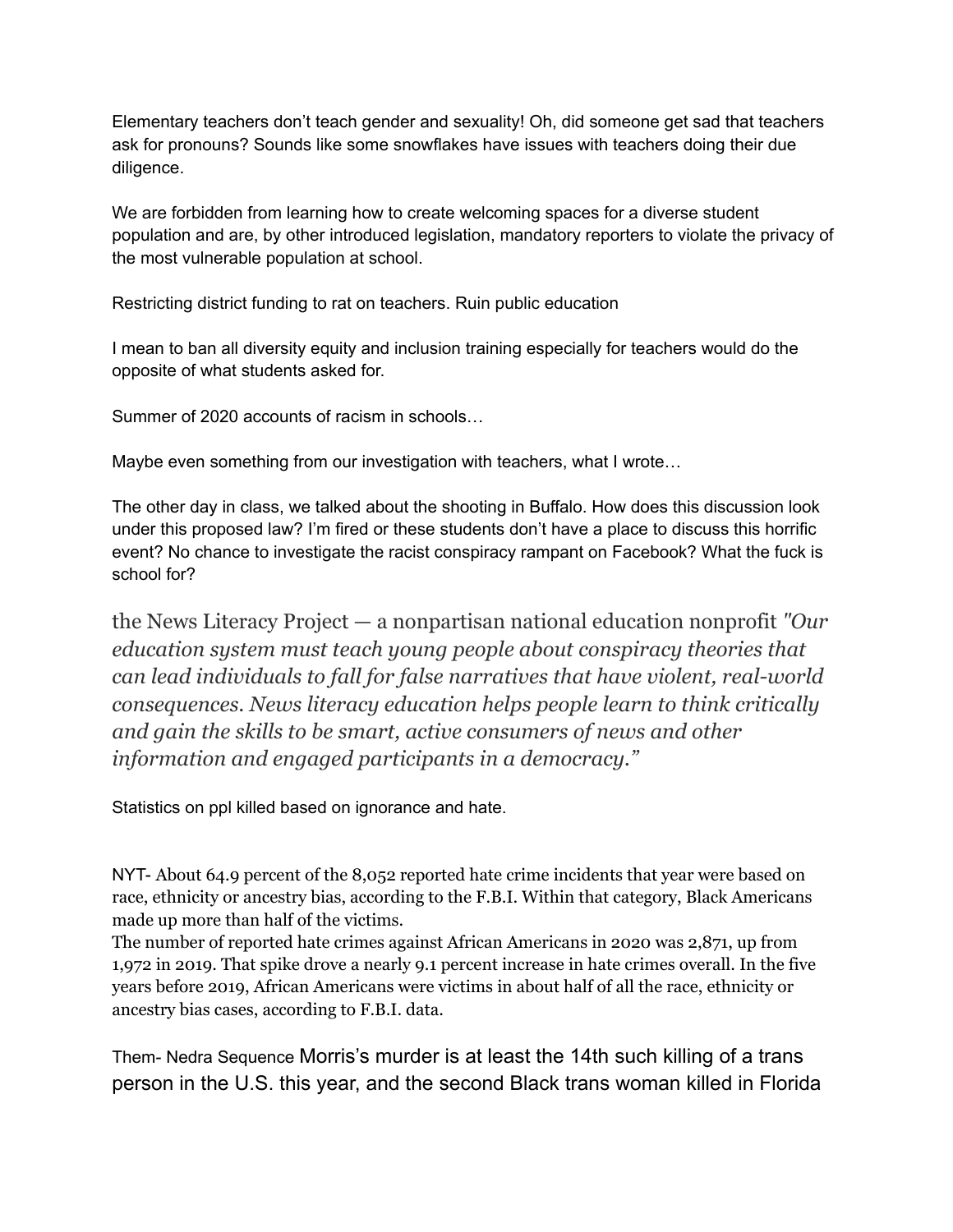since Duval Princess was found dead in Jacksonville on January 3. Though we can't yet confirm the killer's motive, it's hard not to draw a link between both women's deaths and the violent rhetoric Florida Republicans have thrown at LGBTQ+ people and trans women specifically — the principal offender being Gov. Ron DeSantis, whose administration has led the charge in slandering queer adults as pedophiles and ["groomers."](https://www.them.us/story/republicans-conservatives-grooming-lgbtq-bills-dont-say-gay)

- Anecdote about students talking about GSA that John told me

CBS- Hate crimes against Jewish people in New York City surged last month, more than quadrupling in February compared to same month last year, according to New York Police Department statistics.

Police logged 56 suspected antisemitic hate crimes citywide in February, up from 11 in February 2021. In January there were 15 such crimes recorded by police. The spike in antisemitic crimes comes amid rising hate incidents against multiple groups in New York, including increases in [anti-Asian](https://www.cbsnews.com/news/steven-zajonc-arrested-attacks-on-7-asian-women-new-york-city/) and anti-Black attacks, as well as crimes targeting people for their sexual orientation.

Compare this bill to the language in Florida's, Tennessee's… ALEC? Do the representatives involved even write the legislation? Frankenstein's monster of a bill. Interestingly enough, the monster in that book was an allegory for the industrial revolution. How divisive.

Copied language from Florida and Tennessee bills calls into question the legitimacy of seriousness this bill is being taken. Representative Wiggam is the State Chairman for ALEC, a network of legislators copying legislation pushed from a national perspective. Is this right for Ohio?

Language comes from Citizens for Renewing America model legislation.

.

Could come from the Alliance for Free Citizens: Model Teaching Racial and Universal Equality (TRUE) Act